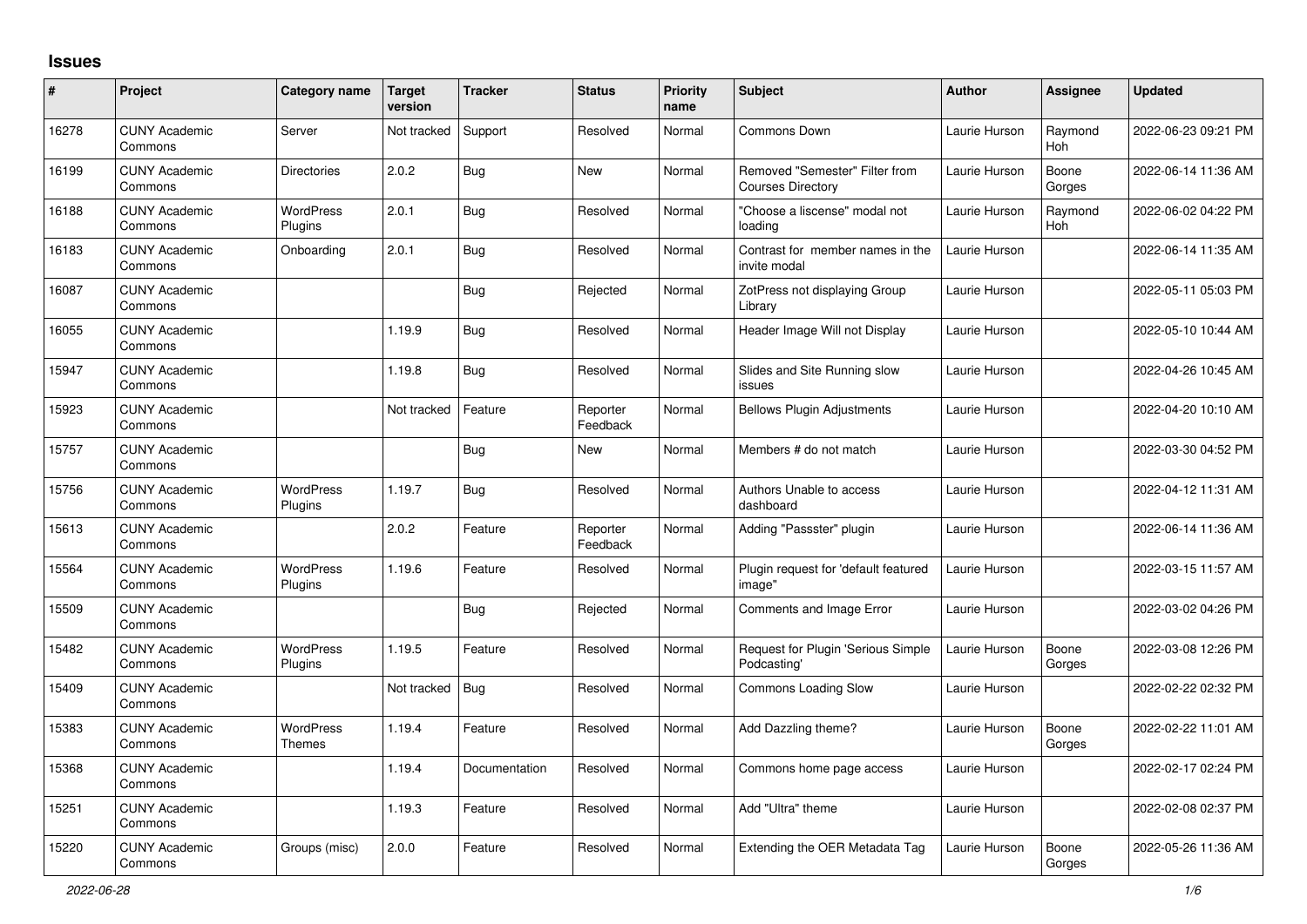| $\vert$ # | Project                         | Category name               | <b>Target</b><br>version | <b>Tracker</b> | <b>Status</b>        | <b>Priority</b><br>name | <b>Subject</b>                                                                             | Author        | <b>Assignee</b> | <b>Updated</b>      |
|-----------|---------------------------------|-----------------------------|--------------------------|----------------|----------------------|-------------------------|--------------------------------------------------------------------------------------------|---------------|-----------------|---------------------|
| 15219     | <b>CUNY Academic</b><br>Commons | Layout                      | 1.19.3                   | Bug            | Resolved             | Normal                  | Alignment with Rowling Theme                                                               | Laurie Hurson | Raymond<br>Hoh  | 2022-02-08 02:38 PM |
| 15176     | <b>CUNY Academic</b><br>Commons |                             | Not tracked              | Support        | Reporter<br>Feedback | Normal                  | Archiving Q Writing & Old<br>Wordpress Sites on the Commons                                | Laurie Hurson |                 | 2022-02-08 10:28 AM |
| 14940     | <b>CUNY Academic</b><br>Commons |                             |                          | Bug            | New                  | Normal                  | Discrepancy between Commons<br>profile "sites" and actual # of sites                       | Laurie Hurson |                 | 2021-11-08 11:09 AM |
| 14936     | <b>CUNY Academic</b><br>Commons |                             |                          | <b>Bug</b>     | New                  | Normal                  | Commons websites blocked by<br>SPS campus network                                          | Laurie Hurson |                 | 2021-11-03 03:57 PM |
| 14897     | <b>CUNY Academic</b><br>Commons | Courses                     | 1.19.0                   | Feature        | Resolved             | Normal                  | Adding "Instructor" field to indicate<br>which Admin is Instructor of a<br>"teaching" site | Laurie Hurson | Raymond<br>Hoh  | 2022-01-04 11:19 AM |
| 14878     | <b>CUNY Academic</b><br>Commons |                             |                          | Feature        | Rejected             | Normal                  | Bulk delete forum replies                                                                  | Laurie Hurson | Raymond<br>Hoh  | 2022-04-28 11:35 AM |
| 14791     | <b>CUNY Academic</b><br>Commons |                             | Not tracked              | <b>Bug</b>     | Resolved             | Normal                  | Default author on conference<br>template                                                   | Laurie Hurson |                 | 2021-09-21 11:07 AM |
| 14787     | <b>CUNY Academic</b><br>Commons | Plugin Packages             | Future<br>release        | Feature        | New                  | Normal                  | Creating a "Design" plugin package                                                         | Laurie Hurson | scott voth      | 2022-04-27 04:56 PM |
| 14786     | <b>CUNY Academic</b><br>Commons | Groups (misc)               | 1.19.0                   | Feature        | Resolved             | Normal                  | Adding "class project" purpose                                                             | Laurie Hurson | Boone<br>Gorges | 2022-01-04 11:20 AM |
| 14777     | <b>CUNY Academic</b><br>Commons | Courses                     | 1.19.0                   | Outreach       | Resolved             | Normal                  | Email to faculty who create course<br>groups and site                                      | Laurie Hurson |                 | 2022-01-04 11:24 AM |
| 14767     | <b>CUNY Academic</b><br>Commons | <b>WordPress</b><br>Plugins | Not tracked              | Support        | Resolved             | Normal                  | Kadence Block Plugin Icons not<br>working                                                  | Laurie Hurson |                 | 2022-04-27 04:31 PM |
| 14726     | <b>CUNY Academic</b><br>Commons |                             | Not tracked              | Bug            | Resolved             | Normal                  | Group not letting me connect to<br>already existing site                                   | Laurie Hurson | Jeremy Felt     | 2021-09-10 10:08 AM |
| 14538     | <b>CUNY Academic</b><br>Commons |                             | Not tracked              | Support        | Reporter<br>Feedback | Normal                  | <b>Weebly To Commons</b>                                                                   | Laurie Hurson |                 | 2021-09-14 10:47 AM |
| 14504     | <b>CUNY Academic</b><br>Commons |                             | Not tracked              | Publicity      | Reporter<br>Feedback | Normal                  | Adding showcases to home page<br>menu                                                      | Laurie Hurson | Boone<br>Gorges | 2022-01-19 03:26 PM |
| 14475     | <b>CUNY Academic</b><br>Commons |                             | Not tracked              | Publicity      | New                  | Normal                  | OER Showcase Page                                                                          | Laurie Hurson | Laurie Hurson   | 2021-09-14 10:46 AM |
| 14457     | <b>CUNY Academic</b><br>Commons | Courses                     | 1.19.0                   | Feature        | Resolved             | Normal                  | Toggle for Public Sites in Course<br>Directory                                             | Laurie Hurson | Boone<br>Gorges | 2022-01-04 11:16 AM |
| 14451     | <b>CUNY Academic</b><br>Commons | Blogs<br>(BuddyPress)       | 1.18.10                  | Bug            | Resolved             | Normal                  | Search filtering not working<br>correctly                                                  | Laurie Hurson | Boone<br>Gorges | 2021-05-12 03:24 PM |
| 14439     | <b>CUNY Academic</b><br>Commons | Spam/Spam<br>Prevention     | 2.0.2                    | Support        | Assigned             | Normal                  | Aprroved comments held for<br>moderation                                                   | Laurie Hurson | Raymond<br>Hoh  | 2022-06-14 11:36 AM |
| 14380     | <b>CUNY Academic</b><br>Commons |                             | 1.18.10                  | Feature        | Resolved             | Normal                  | SPLOT Site for User stories                                                                | Laurie Hurson |                 | 2021-05-11 11:37 AM |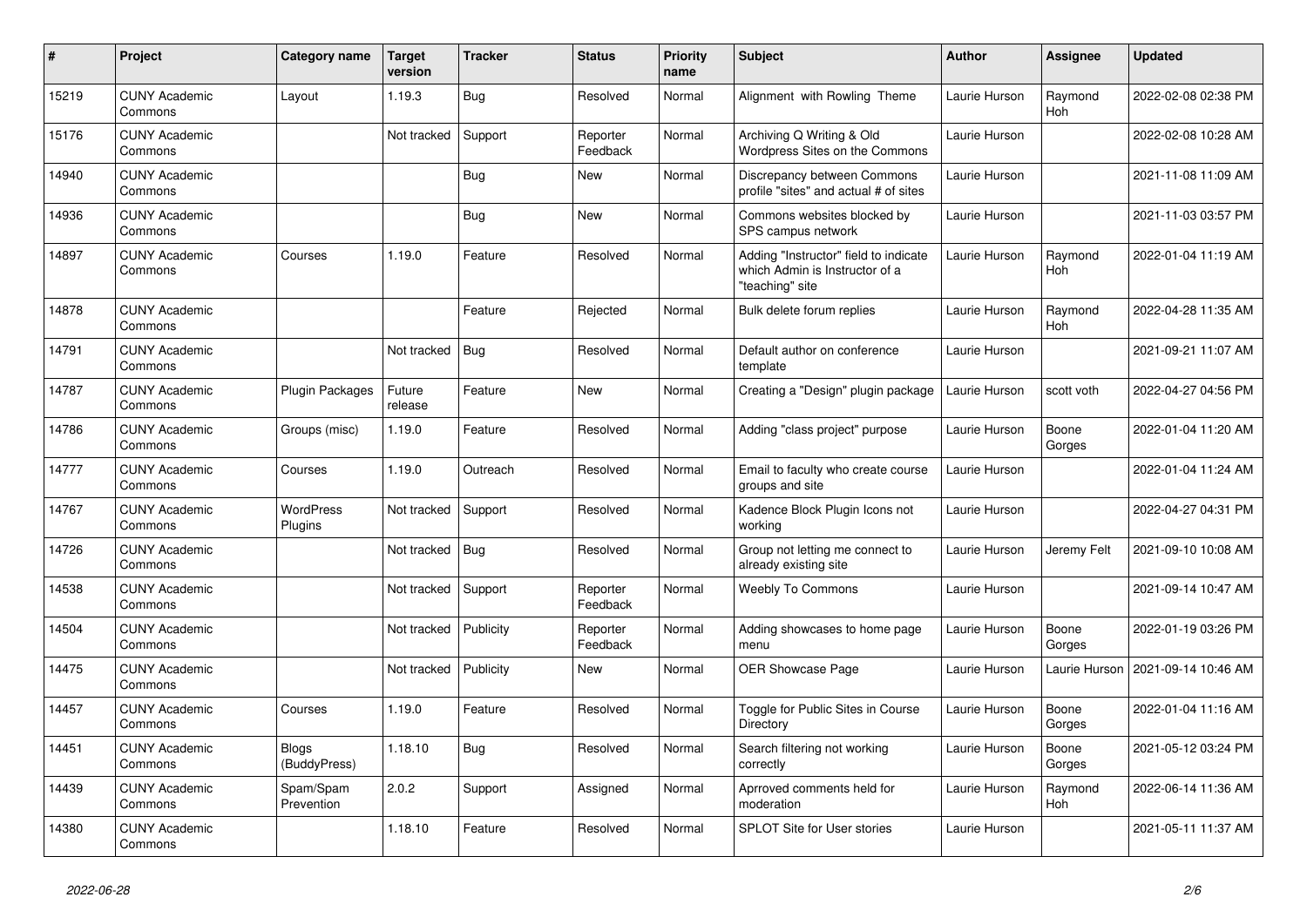| $\sharp$ | Project                         | Category name                     | <b>Target</b><br>version | <b>Tracker</b> | <b>Status</b> | <b>Priority</b><br>name | <b>Subject</b>                                      | <b>Author</b> | Assignee          | <b>Updated</b>      |
|----------|---------------------------------|-----------------------------------|--------------------------|----------------|---------------|-------------------------|-----------------------------------------------------|---------------|-------------------|---------------------|
| 14287    | <b>CUNY Academic</b><br>Commons |                                   | 1.18.8                   | Feature        | Resolved      | Normal                  | Add Eventbrite Plugin                               | Laurie Hurson |                   | 2021-04-13 11:21 AM |
| 14266    | <b>CUNY Academic</b><br>Commons |                                   | Not tracked              | <b>Bug</b>     | Resolved      | Normal                  | Jquery Emails?                                      | Laurie Hurson |                   | 2021-09-14 10:43 AM |
| 14249    | <b>CUNY Academic</b><br>Commons |                                   | Not tracked              | <b>Bug</b>     | Resolved      | Normal                  | Loom Embed Issue                                    | Laurie Hurson |                   | 2021-04-13 11:07 AM |
| 14227    | <b>CUNY Academic</b><br>Commons |                                   |                          | Bug            | Rejected      | Normal                  | Missing Appearance section of<br>Dashboard          | Laurie Hurson |                   | 2021-03-24 04:08 PM |
| 14208    | <b>CUNY Academic</b><br>Commons |                                   |                          | Feature        | Resolved      | Normal                  | Loom Videos                                         | Laurie Hurson |                   | 2021-03-23 02:25 PM |
| 14179    | <b>CUNY Academic</b><br>Commons | Home Page                         | 1.19.0                   | Feature        | Resolved      | Normal                  | Featured Sites and Groups for<br>Home Page Redesign | Laurie Hurson | Colin<br>McDonald | 2022-01-04 12:03 PM |
| 14170    | <b>CUNY Academic</b><br>Commons | Courses                           | 1.19.0                   | Feature        | Resolved      | Normal                  | Collecting OER Metadata                             | Laurie Hurson | Boone<br>Gorges   | 2022-01-04 12:02 PM |
| 14115    | <b>CUNY Academic</b><br>Commons | Shortcodes and<br>embeds          | 1.18.6                   | Feature        | Resolved      | Normal                  | Add Twine Embed Plugin                              | Laurie Hurson | Boone<br>Gorges   | 2021-03-11 10:53 AM |
| 14095    | <b>CUNY Academic</b><br>Commons |                                   | 1.18.7                   | Bug            | Resolved      | Normal                  | Ensemble Plugin not updating URL                    | Laurie Hurson | Boone<br>Gorges   | 2021-03-23 11:43 AM |
| 14051    | <b>CUNY Academic</b><br>Commons | Courses                           | Not tracked              | Bug            | Resolved      | Normal                  | Updating Instructor on Course<br>Directory Listing  | Laurie Hurson | Boone<br>Gorges   | 2021-03-05 12:56 PM |
| 14018    | <b>CUNY Academic</b><br>Commons | Group Forums                      | 1.18.7                   | Feature        | Resolved      | Normal                  | Forum design improvements                           | Laurie Hurson | Boone<br>Gorges   | 2021-03-23 11:43 AM |
| 13915    | <b>CUNY Academic</b><br>Commons |                                   |                          | Support        | Resolved      | Normal                  | Writing in Markdown Question                        | Laurie Hurson |                   | 2021-02-23 10:46 AM |
| 13857    | <b>CUNY Academic</b><br>Commons |                                   |                          | Publicity      | Resolved      | Normal                  | Student Numbers for Annual Report   Laurie Hurson   |               |                   | 2021-01-24 01:04 PM |
| 13706    | <b>CUNY Academic</b><br>Commons |                                   | 1.18.1                   | Feature        | Resolved      | Normal                  | Github embed                                        | Laurie Hurson |                   | 2020-12-22 03:39 PM |
| 13678    | <b>CUNY Academic</b><br>Commons | <b>WordPress</b><br><b>Themes</b> | 1.18.1                   | Feature        | Resolved      | Normal                  | Theme request                                       | Laurie Hurson |                   | 2020-12-22 03:38 PM |
| 13650    | <b>CUNY Academic</b><br>Commons | Group Library                     | Future<br>release        | Feature        | New           | Normal                  | Forum Attachments in Group<br>Library               | Laurie Hurson |                   | 2021-11-19 12:30 PM |
| 13632    | <b>CUNY Academic</b><br>Commons |                                   | Not tracked              | <b>Bug</b>     | Resolved      | Normal                  | Deleting Files in Group Library                     | Laurie Hurson |                   | 2021-09-14 10:41 AM |
| 13578    | <b>CUNY Academic</b><br>Commons |                                   | 1.17.8                   | Support        | Resolved      | Normal                  | ODP File type upload                                | Laurie Hurson |                   | 2020-11-17 09:52 AM |
| 13068    | <b>CUNY Academic</b><br>Commons | Courses                           | 1.17.2                   | <b>Bug</b>     | Resolved      | Normal                  | Deleted groups appearing in<br>courses list         | Laurie Hurson | Boone<br>Gorges   | 2020-08-25 11:27 AM |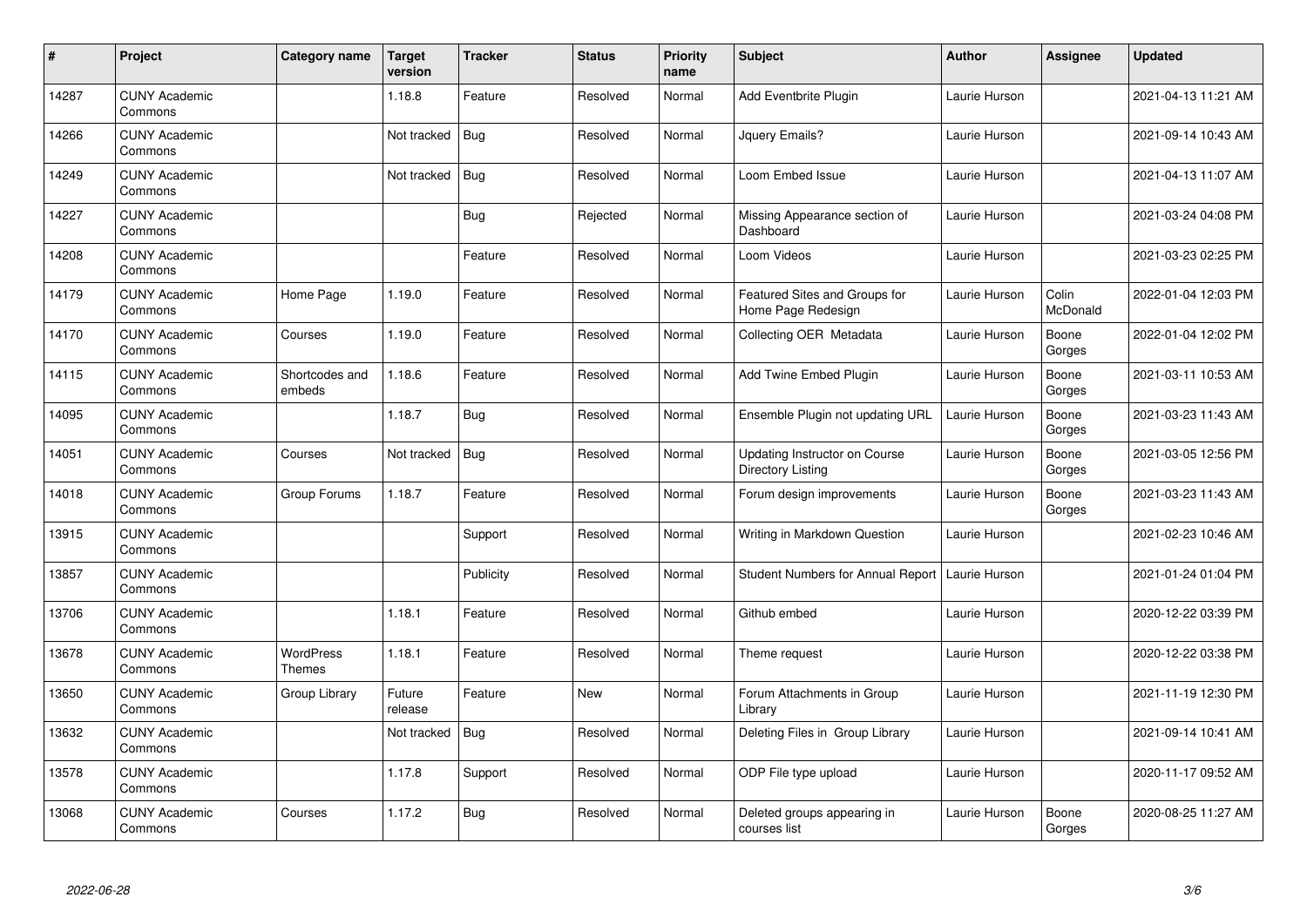| #     | Project                         | Category name                | <b>Target</b><br>version | <b>Tracker</b> | <b>Status</b>        | <b>Priority</b><br>name | <b>Subject</b>                                                            | <b>Author</b> | <b>Assignee</b>       | <b>Updated</b>      |
|-------|---------------------------------|------------------------------|--------------------------|----------------|----------------------|-------------------------|---------------------------------------------------------------------------|---------------|-----------------------|---------------------|
| 12519 | <b>CUNY Academic</b><br>Commons | User Experience              | 1.16.8                   | Bug            | Resolved             | Normal                  | Registration and Home Page links<br>on Mobile                             | Laurie Hurson | Raymond<br>Hoh        | 2020-03-17 05:03 PM |
| 12484 | <b>CUNY Academic</b><br>Commons |                              | Not tracked              | Support        | Reporter<br>Feedback | Normal                  | Sign up Code for COIL Course<br>starting in March                         | Laurie Hurson | Matt Gold             | 2020-03-02 02:26 PM |
| 12448 | <b>CUNY Academic</b><br>Commons | Courses                      | 1.17.0                   | <b>Bug</b>     | Resolved             | Normal                  | Course metadata should update on<br>site/group metadata update            | Laurie Hurson | Boone<br>Gorges       | 2020-07-15 12:09 PM |
| 12447 | <b>CUNY Academic</b><br>Commons | Courses                      | 1.18.0                   | Feature        | Resolved             | Normal                  | Tallying Forum Participation                                              | Laurie Hurson | Raymond<br>Hoh        | 2020-12-08 11:32 AM |
| 12446 | <b>CUNY Academic</b><br>Commons | Groups (misc)                | Future<br>release        | Feature        | Reporter<br>Feedback | Normal                  | Toggle default site to group forum<br>postina                             | Laurie Hurson | Laurie Hurson         | 2020-03-10 11:57 AM |
| 12438 | <b>CUNY Academic</b><br>Commons | Courses                      | Not tracked              | <b>Bug</b>     | <b>New</b>           | Normal                  | Site appearing twice                                                      | Laurie Hurson | Boone<br>Gorges       | 2020-02-18 01:34 PM |
| 12391 | <b>CUNY Academic</b><br>Commons | <b>WordPress</b><br>Themes   | 1.16.5                   | Feature        | Resolved             | Normal                  | Theme request - Ocean WP                                                  | Laurie Hurson |                       | 2020-02-11 11:28 AM |
| 12340 | <b>CUNY Academic</b><br>Commons | <b>Blogs</b><br>(BuddyPress) | 1.16.7                   | Feature        | Resolved             | Normal                  | Tweaking CC licensing on sites                                            | Laurie Hurson | Raymond<br><b>Hoh</b> | 2020-03-10 11:54 AM |
| 12328 | <b>CUNY Academic</b><br>Commons |                              | Not tracked              | Support        | <b>New</b>           | Normal                  | Sign up Code for Non-CUNY<br>Faculty                                      | Laurie Hurson |                       | 2020-01-28 10:25 AM |
| 12278 | <b>CUNY Academic</b><br>Commons | WordPress<br>(misc)          | 1.16.3                   | <b>Bug</b>     | Resolved             | Normal                  | Cannot acces dashboard due to<br>'Critical Error"                         | Laurie Hurson | Raymond<br><b>Hoh</b> | 2020-01-10 02:04 PM |
| 12275 | <b>CUNY Academic</b><br>Commons | <b>BuddyPress</b><br>(misc)  | Not tracked              | <b>Bug</b>     | Resolved             | Normal                  | Error in Members Directory                                                | Laurie Hurson | Boone<br>Gorges       | 2020-01-09 02:40 PM |
| 12183 | <b>CUNY Academic</b><br>Commons |                              | 1.16.1                   | Bug            | Resolved             | Normal                  | User cannot access their sites                                            | Laurie Hurson | Boone<br>Gorges       | 2019-12-05 11:04 AM |
| 12140 | <b>CUNY Academic</b><br>Commons | Accessibility                | 1.17.0                   | Bug            | Resolved             | Normal                  | <b>Fixing Size/Contrast of "Recently</b><br><b>Active Text"</b>           | Laurie Hurson | Boone<br>Gorges       | 2020-07-14 12:22 PM |
| 12139 | <b>CUNY Academic</b><br>Commons |                              | 1.16.5                   | Feature        | Resolved             | Normal                  | <b>Addressing Redundant Links</b><br>Accessibility Issue                  | Laurie Hurson | Boone<br>Gorges       | 2020-02-11 10:57 AM |
| 12121 | <b>CUNY Academic</b><br>Commons | <b>WordPress</b><br>Plugins  | 2.0.2                    | Feature        | Reporter<br>Feedback | Normal                  | Embedding H5P Iframes on<br>Commons Site                                  | Laurie Hurson | Boone<br>Gorges       | 2022-06-14 11:36 AM |
| 12023 | <b>CUNY Academic</b><br>Commons |                              | Not tracked              | Feature        | Rejected             | Normal                  | Surfacing Site Storage Capacity &<br>Use                                  | Laurie Hurson |                       | 2019-10-29 02:15 PM |
| 11937 | <b>CUNY Academic</b><br>Commons | Reckoning                    | 2.0.0                    | Feature        | Resolved             | Normal                  | Integration between WP Grade<br>Comments and Reckoning                    | Laurie Hurson | Boone<br>Gorges       | 2022-05-26 11:36 AM |
| 11906 | <b>CUNY Academic</b><br>Commons |                              | 1.16.8                   | Documentation  | Resolved             | Normal                  | Commons "Help" and Teaching Site<br>Overhaul                              | Laurie Hurson | Laurie Hurson         | 2020-03-10 02:16 PM |
| 11879 | <b>CUNY Academic</b><br>Commons |                              | Not tracked              | <b>Bug</b>     | <b>New</b>           | Normal                  | Hypothesis comments appearing on<br>multiple, different pdfs across blogs | Laurie Hurson | Laurie Hurson         | 2019-09-19 02:39 PM |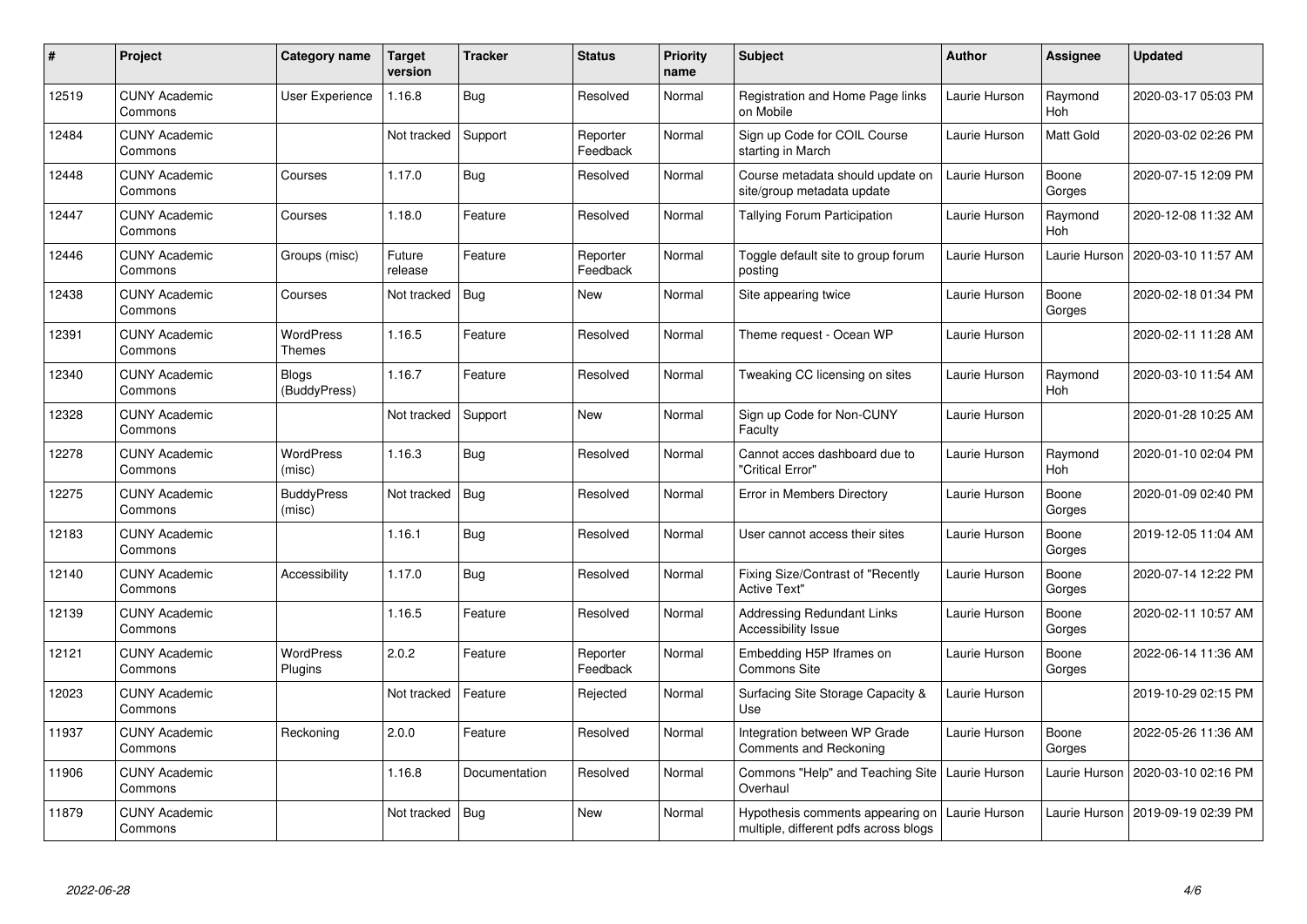| $\#$  | Project                         | Category name                | <b>Target</b><br>version | <b>Tracker</b> | <b>Status</b>        | <b>Priority</b><br>name | <b>Subject</b>                                                            | <b>Author</b> | <b>Assignee</b> | <b>Updated</b>      |
|-------|---------------------------------|------------------------------|--------------------------|----------------|----------------------|-------------------------|---------------------------------------------------------------------------|---------------|-----------------|---------------------|
| 11862 | <b>CUNY Academic</b><br>Commons | <b>WordPress</b><br>Plugins  | 1.16                     | Bug            | Resolved             | Normal                  | Testing WP Grade Comments for<br>inclusion on Commons                     | Laurie Hurson | Raymond<br>Hoh  | 2019-11-15 12:54 PM |
| 11843 | <b>CUNY Academic</b><br>Commons | <b>WordPress</b><br>(misc)   | Future<br>release        | Design/UX      | <b>New</b>           | Normal                  | Tweaking the Gutenberg Editor<br>Interface                                | Laurie Hurson |                 | 2022-04-26 12:00 PM |
| 11836 | <b>CUNY Academic</b><br>Commons | Onboarding                   | 1.15.9                   | Bug            | Resolved             | Normal                  | Invite and "Claim Key" Confusion                                          | Laurie Hurson |                 | 2019-09-10 02:34 PM |
| 11833 | <b>CUNY Academic</b><br>Commons |                              | 1.16                     | Feature        | Resolved             | Normal                  | CC Image Plugin                                                           | Laurie Hurson |                 | 2019-11-08 10:58 AM |
| 11821 | <b>CUNY Academic</b><br>Commons |                              | Not tracked              | Documentation  | Resolved             | Normal                  | Broken link on commons<br>documentation post                              | Laurie Hurson | scott voth      | 2019-09-04 03:54 PM |
| 11803 | <b>CUNY Academic</b><br>Commons | <b>WordPress</b><br>Plugins  | 1.15.9                   | Bug            | Resolved             | Normal                  | Settings > Writing Editor Switch<br>Error                                 | Laurie Hurson | Raymond<br>Hoh  | 2019-08-28 02:48 PM |
| 11789 | <b>CUNY Academic</b><br>Commons | Courses                      | Future<br>release        | Feature        | <b>New</b>           | Normal                  | Ability to remove item from Courses<br>list                               | Laurie Hurson | Sonja Leix      | 2019-09-24 12:28 PM |
| 11674 | <b>CUNY Academic</b><br>Commons | <b>WordPress</b><br>Themes   | Not tracked              | <b>Bug</b>     | Resolved             | Normal                  | Thematic theme: Remove/make<br>unavailable                                | Laurie Hurson |                 | 2019-07-30 06:01 PM |
| 11482 | <b>CUNY Academic</b><br>Commons |                              | Not tracked              | Bug            | Resolved             | Normal                  | Page Authors on Sites create with<br>template                             | Laurie Hurson |                 | 2020-01-27 03:11 PM |
| 11415 | <b>CUNY Academic</b><br>Commons | <b>WordPress</b><br>Plugins  | Not tracked              | Bug            | Reporter<br>Feedback | Normal                  | <b>Blog Subscriptions in Jetpack</b>                                      | Laurie Hurson |                 | 2019-05-14 10:34 AM |
| 11208 | <b>CUNY Academic</b><br>Commons |                              | Not tracked              | Support        | Resolved             | Normal                  | Password Protected Page Not<br>Working when page set to<br>page for posts | Laurie Hurson | scott voth      | 2019-03-27 03:08 PM |
| 11201 | <b>CUNY Academic</b><br>Commons | <b>WordPress</b><br>(misc)   | 1.16                     | Feature        | Resolved             | Normal                  | Add "Request to Join this Site"<br>button?                                | Laurie Hurson | Raymond<br>Hoh  | 2019-12-04 10:51 AM |
| 11200 | <b>CUNY Academic</b><br>Commons | Reckoning                    | 1.14.8                   | <b>Bug</b>     | Resolved             | Normal                  | User Summary (Reckoning plugin)<br>not linking to single user content     | Laurie Hurson |                 | 2019-10-04 02:31 PM |
| 11193 | <b>CUNY Academic</b><br>Commons | WordPress<br>(misc)          | 1.14.11                  | Support        | Resolved             | Normal                  | <b>Embedding StoryMaps JS</b>                                             | Laurie Hurson | Raymond<br>Hoh  | 2019-04-23 10:54 AM |
| 11131 | <b>CUNY Academic</b><br>Commons |                              | Future<br>release        | Feature        | Reporter<br>Feedback | Normal                  | <b>Image Annotation Plugins</b>                                           | Laurie Hurson |                 | 2019-02-26 11:33 AM |
| 11043 | <b>CUNY Academic</b><br>Commons | Courses                      | 1.14.6                   | <b>Bug</b>     | Resolved             | Normal                  | All Group Admins displaying as<br>"instructors" on Courses Tab            | Laurie Hurson | Boone<br>Gorges | 2019-02-05 02:06 PM |
| 11023 | <b>CUNY Academic</b><br>Commons | <b>Blogs</b><br>(BuddyPress) | 1.14.6                   | Bug            | Resolved             | Normal                  | <b>Teaching Template Sites: Posts</b><br>return 404 Error                 | Laurie Hurson |                 | 2019-01-28 01:18 PM |
| 10953 | <b>CUNY Academic</b><br>Commons |                              |                          | Documentation  | Resolved             | Normal                  | Help pages - Privacy                                                      | Laurie Hurson | scott voth      | 2019-01-14 05:32 PM |
| 10952 | <b>CUNY Academic</b><br>Commons | Group Blogs                  | 1.14.5                   | <b>Bug</b>     | Resolved             | Normal                  | Duplicate privacy options in<br>group-site creation                       | Laurie Hurson |                 | 2019-01-22 11:53 AM |